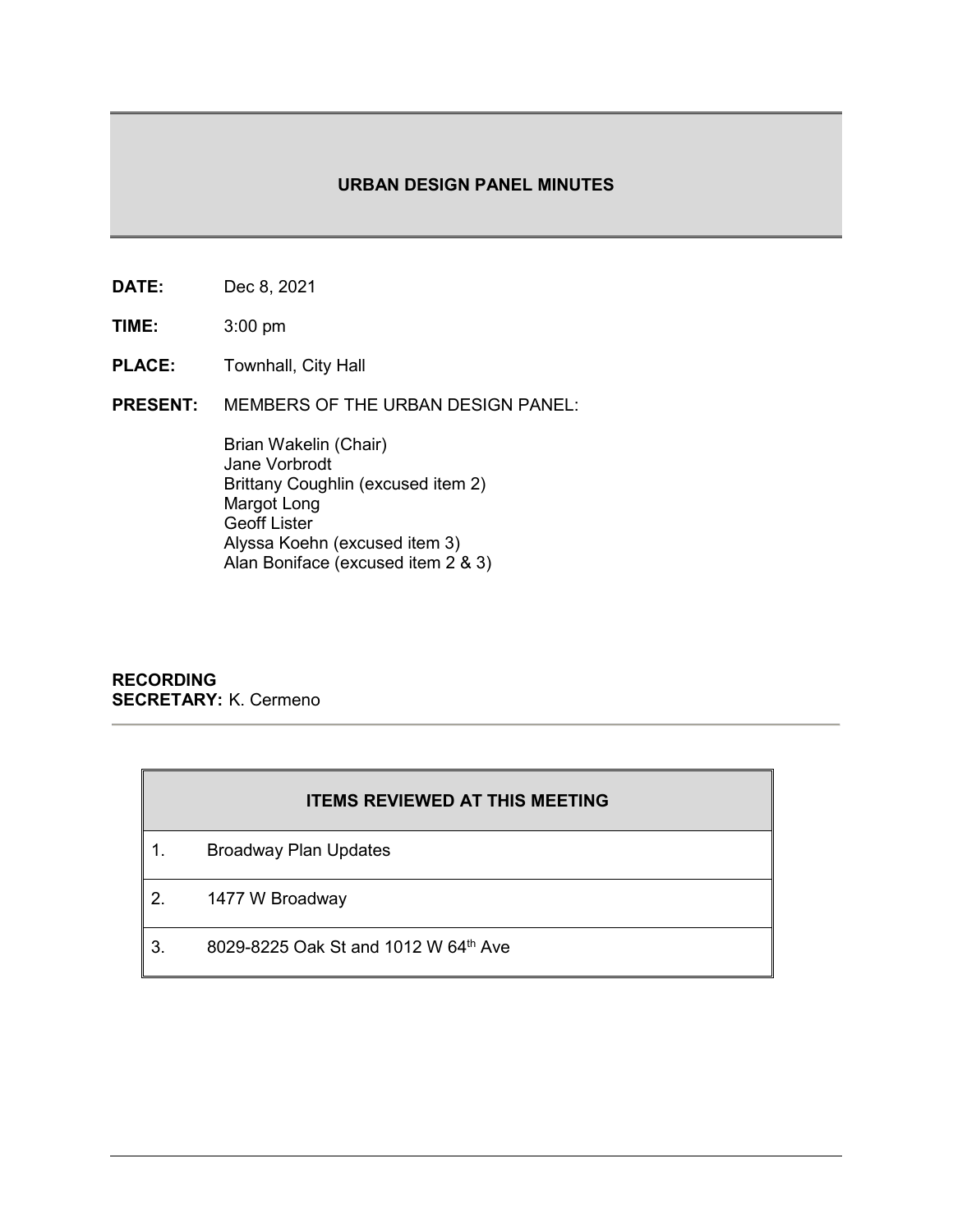Chair Brian Wakelin called the meeting to order at 3:05pm and noted the presence of a quorum. The panel then considered applications as scheduled for presentation.

| 1. | Address:<br>Permit No.<br>Description:                                   | <b>Broadway Plan Updates</b><br>N/A<br>Broadway Plan will be a 30-year comprehensive area plan to integrate<br>new housing, job space and amenities around the Broadway Subway.<br>The refined plan directions for land use, public realm and built form will<br>be presented for UDP's feedback and advice to contribute towards<br>staff's development of more detailed built form guidelines in the next |
|----|--------------------------------------------------------------------------|-------------------------------------------------------------------------------------------------------------------------------------------------------------------------------------------------------------------------------------------------------------------------------------------------------------------------------------------------------------------------------------------------------------|
|    | Zoning:<br><b>Application Status:</b><br>Review:<br>Architect:<br>Staff: | phase of the planning process.<br>N/A<br>N/A<br>N/A<br>N/A<br>John Grottenberg & Matt Shillito                                                                                                                                                                                                                                                                                                              |

## **EVALUATION: NON-VOTING**

### • **Introduction:**

Lead Planner for the Broadway Plan, John Grottenberg, began by providing an overview of today's presentation, the feedback being sought from the Panel, and how that will shape more detailed built form and public realm guidelines in the Draft Plan phase of the planning process. Matt Shillito, Acting Director of the Special Projects Office, also joined for the presentation and discussion.

# Scope and Study Area

The Broadway Plan is a major planning initiative focussing on opportunities to integrate new housing, job space and amenities with transit along and around the Broadway Subway. It will provide a comprehensive framework to guide growth and positive change over the next 30 years. The Plan area is centred on Broadway, generally from Clark Drive in the east to Vine Street in the west, and between  $1<sup>st</sup>$  and  $16<sup>th</sup>$  Avenues.

### Plan Process

The Broadway planning program was launched in March 2019. The first phase involved extensive background analysis and technical studies to provide a robust foundation for planning. We also developed a set of Guiding Principles to establish key objectives for the Plan. These were endorsed by Council in October 2019.

In Phase 2, we prepared a set of Emerging Policy Directions, covering the full range of plan topics. Since then we prepared the Refined Directions, the focus of our Phase 3 November 2021 engagement. These build on the Emerging Directions and provide more specific policies and proposals on key topics. In particular they set out in some detail the scale and nature of change being proposed across the Plan area, including building heights.

The feedback from today's session will help us develop the more detailed built form guidelines, which will be presented for additional review and feedback from the Panel in March 2022 as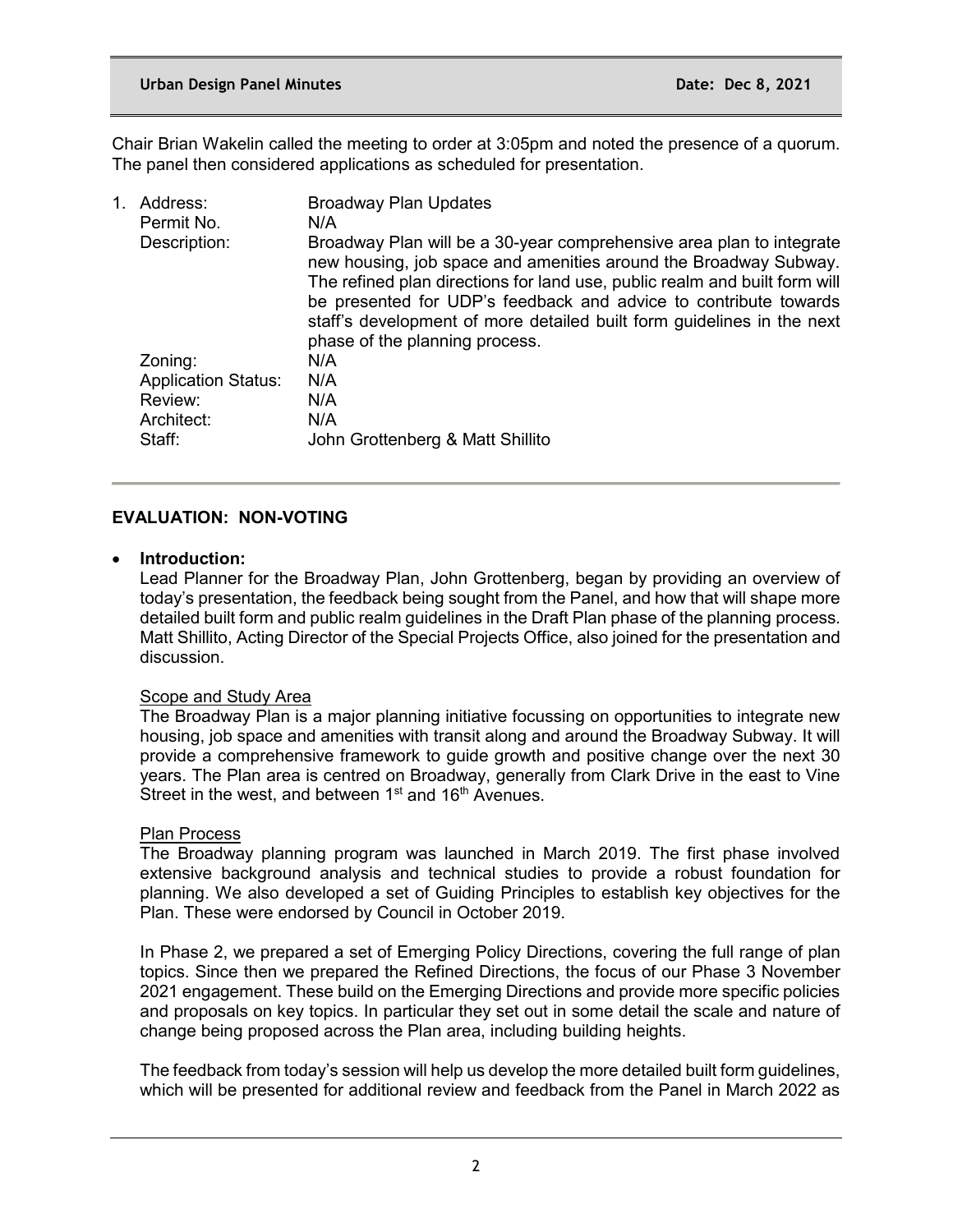part of the Draft Plan phase. That will include a final round of engagement prior to being presented to Council for consideration in the spring of 2022.

#### The Vision for Broadway

In 2050 the Broadway Plan neighbourhoods are highly walkable, vibrant, inclusive and distinctive places to live, work, play and learn, connected to the region by the Broadway Subway.

In terms of overall growth and change, based on the refined directions we estimate the Broadway Plan area could see 24,000 to 30,000 new homes for 40,000 to 50,000 new residents, and 33,000 to 42,000 new jobs, over 30 years. It is important to note this is a capacity based analysis of what could be delivered to approximately 2050 based on the proposed land use policy; this is not a growth projection or forecast.

### Character Areas

Four general character areas—the Centres, Villages, Residential Areas, and Industrial/Employment Areas—establish where and how the Broadway neighbourhoods will grow and change over the next 30 years.

The Centres are generally along Broadway, extending north-south in some places, for example along Kingsway and Cambie streets. These places also have a number of institutional campuses, including Vancouver Community College and Great Northern Way Campus, as well as VGH and the Civic District with City Hall in Uptown, which is a jobs-only area between Oak and Yukon.

Well connected by rapid transit, walking and cycling, these higher density places in Vancouver's second downtown will integrate with the Broadway Subway and provide new affordable housing and job space, and shops, services and amenities to meet a range of community needs.

Through the Centres, Broadway is one of the key commercial streets in the plan area, and one of the guiding principles is to enhance Broadway as a Great Street. To do this, we are planning to repurpose the curb lanes to public space to allow for:

- Wider sidewalks, large street trees, green infrastructure and weather protection;
- Universally accessible amenities and street design features;
- Easy access to shops and services and place to gather; and,
- Easy transfer from one mode of travel to another, for example from walking to transit.

The next character area, the Villages, are the cherished neighbourhood high streets and shopping areas of West  $4<sup>th</sup>$ , South Granville and Main Street, as well as some smaller commercial nodes around the neighbourhoods, for example at Kingsway and Fraser. Reflecting the local scale and character, these places will provide opportunities to shop, work and play during the day and at night, and foster a vibrant public life.

Moving along to the Residential Areas, and firstly the existing apartment districts.

These places have a significant portion of the city's stock of purpose-built rental, as well as social and co-op housing, providing a range of affordable options primarily in 3-4 storey walk up apartments as well as towers up to 12 storeys, particularly in the areas around South Granville. Over the next 30 years, these places will maintain existing housing affordability and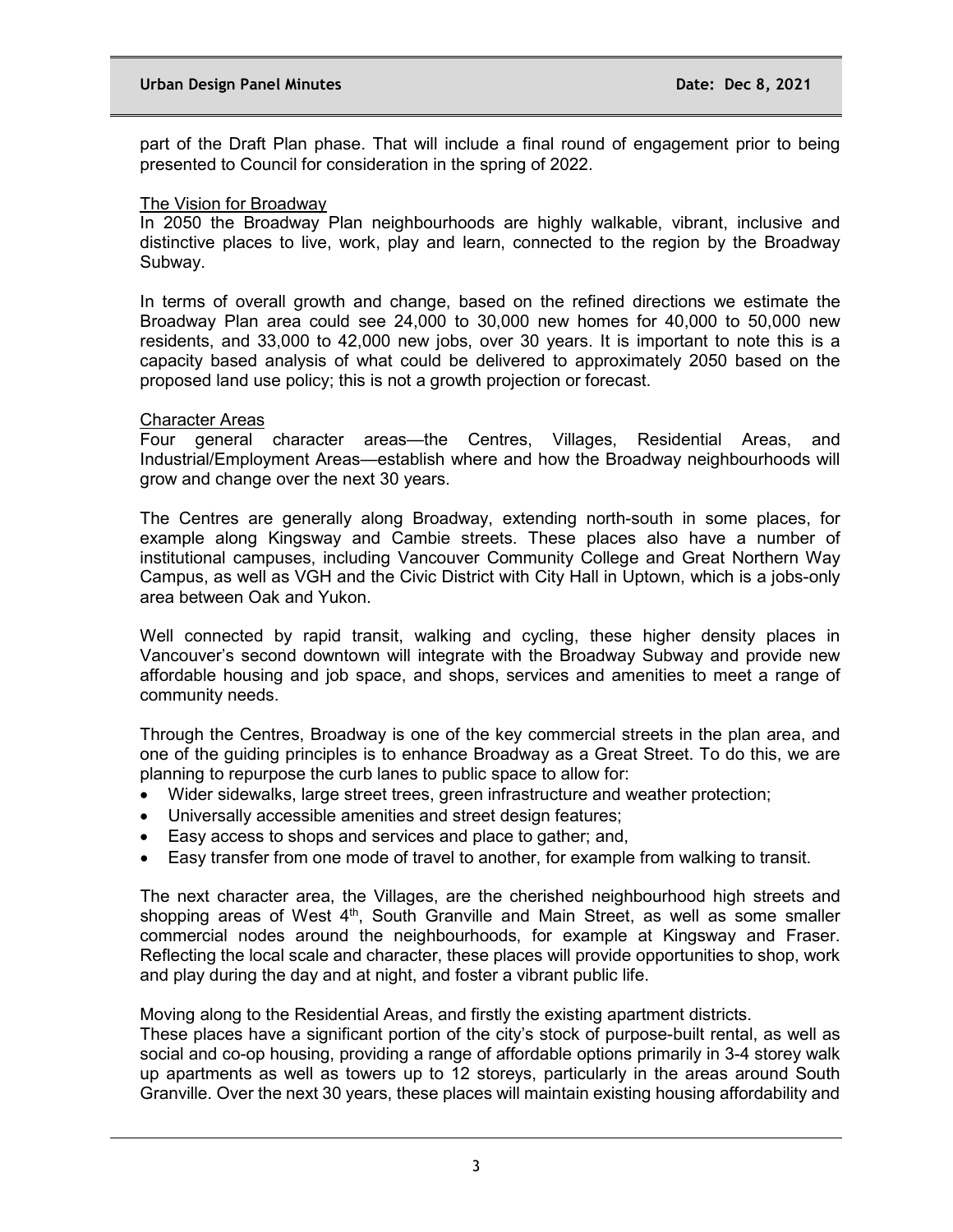provide choice for existing renters to remain in their neighbourhoods by enabling careful renewal of the aging rental stock over the long term, with requirements for below-market rents and strengthened tenant protections.

The other type of Residential Area is the lower density areas, mostly zoned RT, which include a mix of single-family houses, duplexes, multiple conversion dwellings, and smaller scale strata developments. These places will accommodate new rental apartments over time with strengthened tenant protections, enabling new affordable housing choices particularly in offarterial locations on quieter residential streets.

Finally the fourth general character area is the Industrial/Employment Areas, which comprise the Mt. Pleasant Industrial Area, the Burrard Slopes Mixed Employment Area near Granville Island, and an area along Great Northern Way on the edge of the False Creek Flats. Critical to the economy, these places will provide additional opportunities for employment space to support a range of city-serving light industrial businesses and to foster a growing innovation economy and creative industries.

### Public Realm and Built Form Principles

As part of the Refined Directions phase, feedback is being sought on the draft Public Realm and Built Form Principles. These principles will be further developed into detailed Built Form and Public Realm Guidelines to provide design guidance for new development in the Broadway Plan area. A summary of the principles follows below.

Public Realm:

- An Interconnected Network
- A Sustainable and Resilient Public Realm
- Reconciliation and Decolonization
- Support Public Life in Distinctive Neighbourhoods
- Livable Public Spaces
- Equitable Public Spaces
- Public Space Stewardship

Built Form:

- Integration with Public Spaces
- Livability
- Sociability
- Sustainability and Resilience
- Simple Forms
- Complementary Development

Built Form principles related to the general approach to height and density:

- Proximity to Transit
- Access to Daily Needs
- Protect Solar Access on Public Parks

Advice from the Panel on this application is sought on:

1. Do you have any comments on the overall approach to the height/scale, massing, and public realm across the study area or for specific places?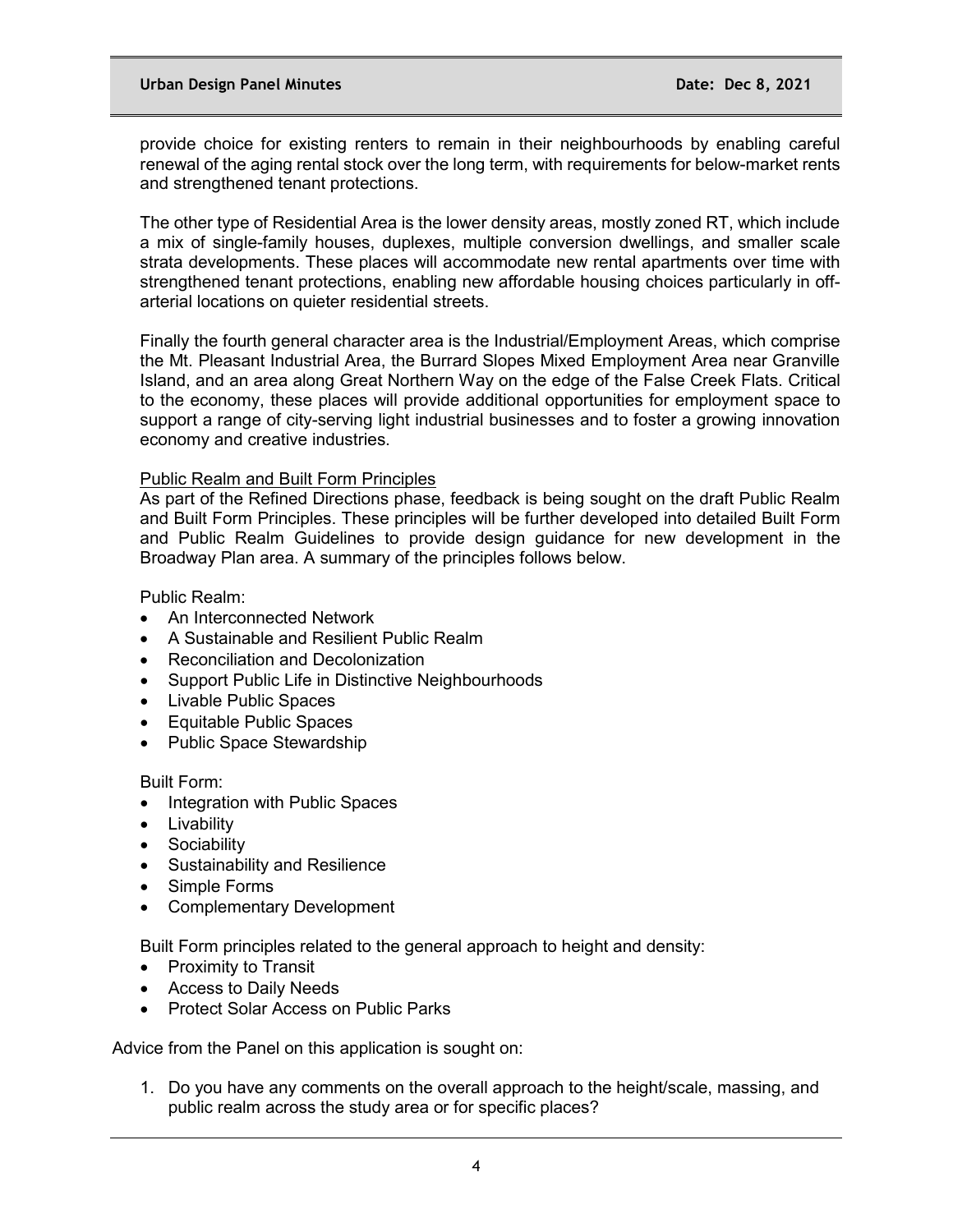- 2. How can we maintain and enhance urban livability with significant intensification for new housing and job space in the Broadway area?
- 3. Do you have any advice to contribute towards staff's development of more detailed built form guidelines in the next phase of the Broadway planning process?

The planning team then took questions from the panel.

### • **Panel's Consensus on Key Aspects Needing Improvement:**

There were a number of concerns regarding the checkerboard approach and its potential for creating land speculation for new development in the RT areas. So much is interwoven together, there is more opportunity for some more height and some shadowing on public parks.

Encourage simple forms, a panelist noted it is important not to mandate stepping back and adding another prescriptive form.

A panelist noted the contemplated building typologies are repetitive. Consider transforming neighborhoods considering different layers of uses. The villages will change as people begin to move in.

Consider allowing the individual buildings to decide what is best for their sustainability goals instead of making it one prescribed strategy.

A panelist noted it would be great to implement a higher building policy, similar to the downtown.

It is great to see resilience as part of the plan.

Plan ahead with fundamental pieces of infrastructure such as schools. Street trees and green infrastructure should also be part of the planning process and needs to be embedded in the plan.

Consider connectivity and consider how accessibility will work as things become denser.

More attention to the east west movement in general, and commercial streets/arterials apart from Broadway.

Consider who will be living in the space and the diversity of the people and their needs.

There was concern about space for artists and entertainment uses were desired throughout the area. A more detailed plan for implementation is needed for community amenity contributions, and consider a performance space as part of that. Consider reaching out to groups who are underrepresented at a civic level.

In regards to small scale shopping consider adding new village areas and consider the character even in the small scale architecture.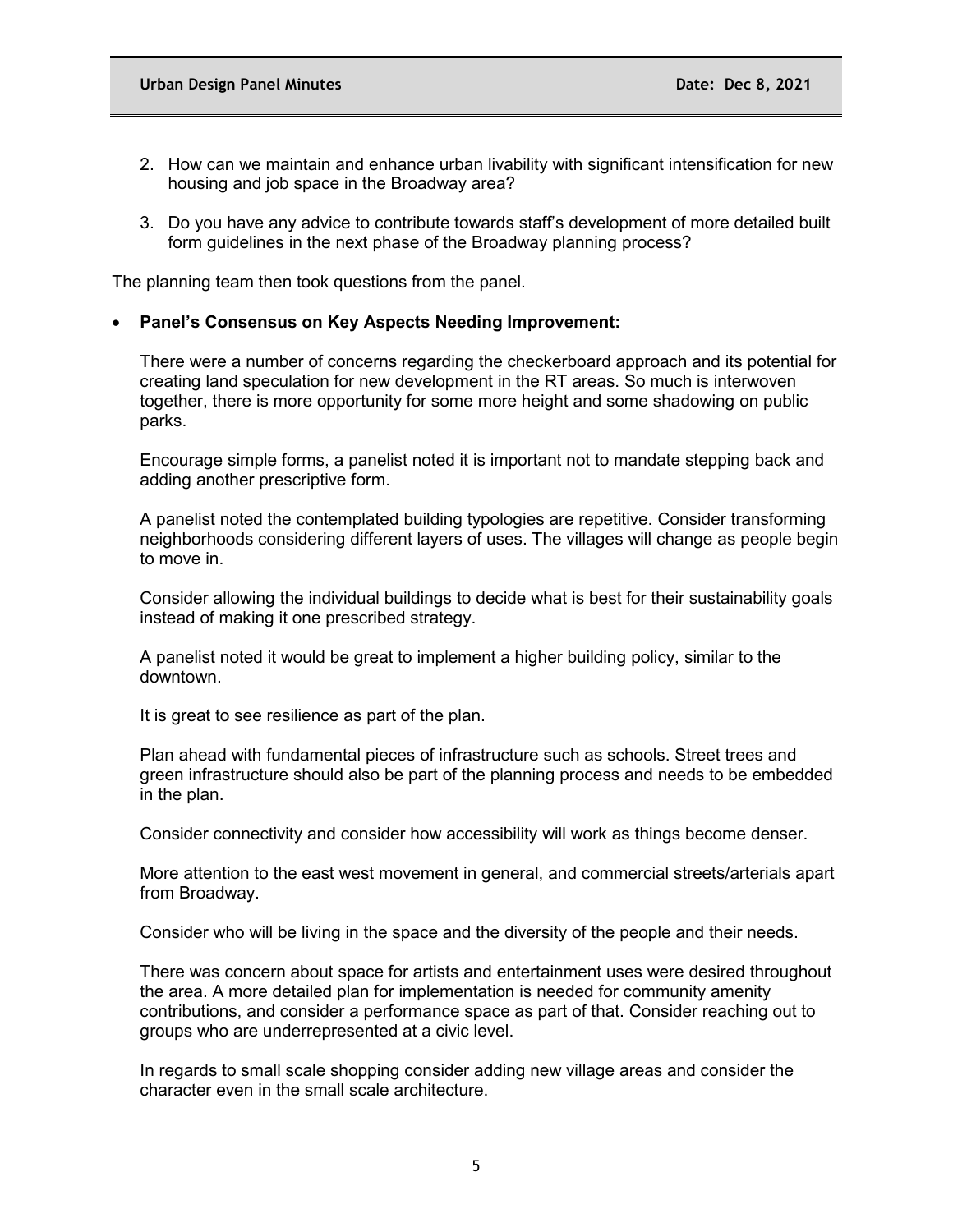There was a call for boldness particularly in the public realm planning and design.

Consider exterior activities and the number of people that will be coming in to the plan area.

Acquire space for additional park space to enhance livability of the area.

The panel noted it was important to integrate the concerns now.

**Applicant's Response:** The applicant team thanked the panel for their comments.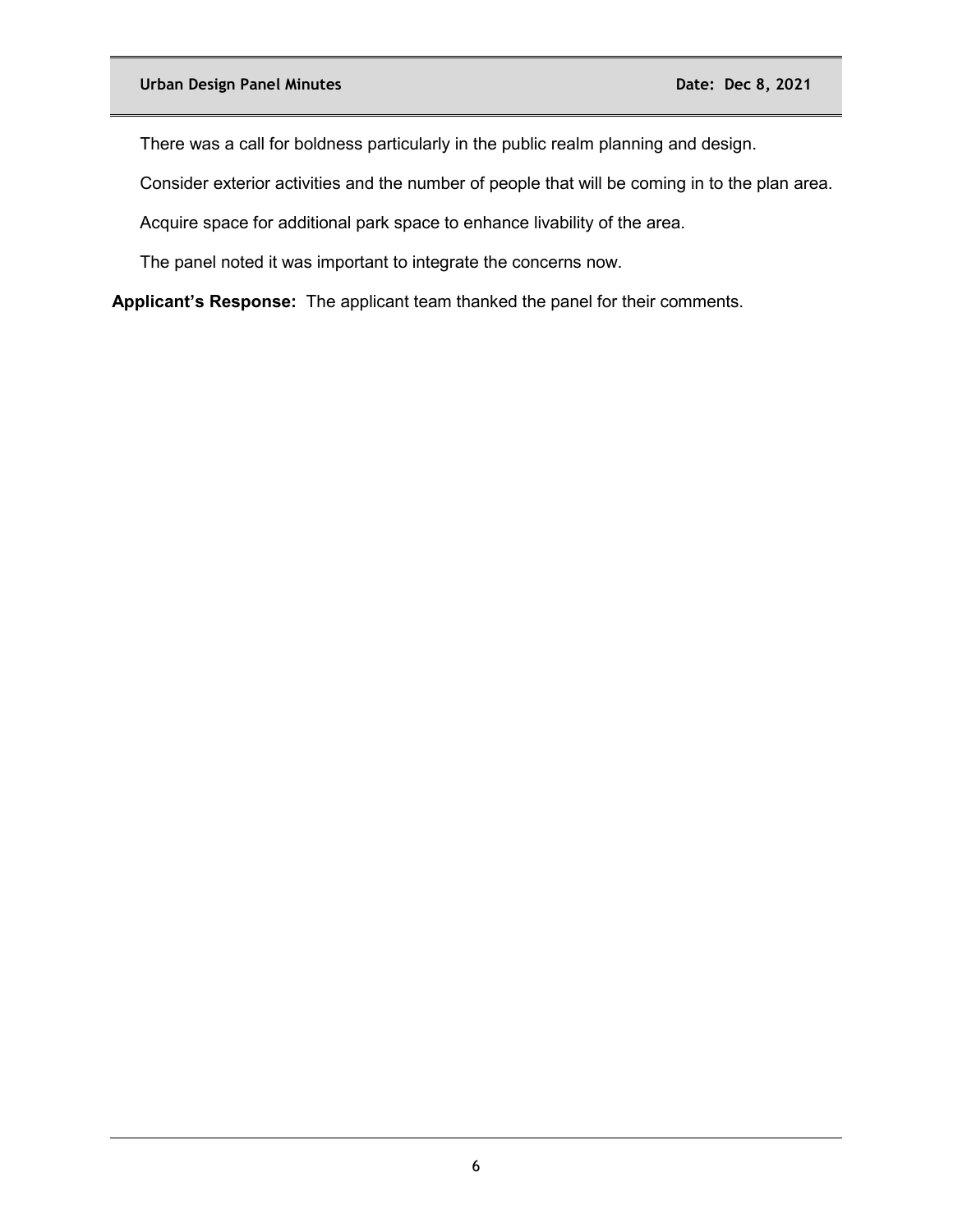| 2. Address:                | 1477 W Broadway                                                                                                                                                                                                                                                                                                                                                                                                                                                                                                                                                                                                                                                                                                                                                                               |
|----------------------------|-----------------------------------------------------------------------------------------------------------------------------------------------------------------------------------------------------------------------------------------------------------------------------------------------------------------------------------------------------------------------------------------------------------------------------------------------------------------------------------------------------------------------------------------------------------------------------------------------------------------------------------------------------------------------------------------------------------------------------------------------------------------------------------------------|
| Permit No.                 | RZ-2021-00048                                                                                                                                                                                                                                                                                                                                                                                                                                                                                                                                                                                                                                                                                                                                                                                 |
| Description:               | To develop a 39-storey, mixed-use building above the future South<br>Granville SkyTrain Station, including 223 rental residential units, 20%<br>of the floor space at below market rates, commercial space on the first<br>and second storeys, including a grocery store, 5-storeys of office space<br>within the podium, and rooftop amenity space for residential and office<br>access; all over 6 levels of parking with 285 vehicle parking spaces and<br>507 bicycle spaces The floor space ratio (FSR) is 12.16, the total floor<br>area is 29,240 sq. m (314,732 sq. ft.), the building height is 125 m (410)<br>ft.). The application is being considered under the Metro Core Jobs and<br>Economy Land Use Plan and the Interim Rezoning Policy for the<br>Broadway Plan Study Area. |
| Zoning:                    | C-3A to CD-1                                                                                                                                                                                                                                                                                                                                                                                                                                                                                                                                                                                                                                                                                                                                                                                  |
| <b>Application Status:</b> | RZ.                                                                                                                                                                                                                                                                                                                                                                                                                                                                                                                                                                                                                                                                                                                                                                                           |
| Review:                    | First                                                                                                                                                                                                                                                                                                                                                                                                                                                                                                                                                                                                                                                                                                                                                                                         |
| Architect:                 | <b>PCI</b>                                                                                                                                                                                                                                                                                                                                                                                                                                                                                                                                                                                                                                                                                                                                                                                    |
| Staff:                     | Desiree Drewitt, Kevin Spaans & Michelle Lee-Hunt                                                                                                                                                                                                                                                                                                                                                                                                                                                                                                                                                                                                                                                                                                                                             |
|                            |                                                                                                                                                                                                                                                                                                                                                                                                                                                                                                                                                                                                                                                                                                                                                                                               |

## **EVALUATION: SUPPORT WITH RECOMMENDATIONS**

### • **Introduction:**

Rezoning Planner, Desiree Drewitt, provided the Panel with a brief history of the project including what have been previously presented to the Panel as there is an active development permit for a five storey mixed-use project which is currently under construction. Ms. Drewitt informed the panel on the rezoning proposal, site context, and enabling planning policies.

### **Proposal**

The **25,877 sq.ft.** Project site is located at the corner of West Broadway and Granville Street. The proposal is for a mixed-use project:

- o with close to 315,000 SF of floor space at just over 12 FSR;
- $\circ$  The tower is 410 feet, at 39 storeys;<br> $\circ$  The project includes an integrated S
- The project includes an integrated Subway station with underground bike and car parking, commercial uses at grade, a grocery store on the 2nd level, offices in the podium, and a residential tower with secured rental units with 20% floor space at below market rents;
- $\circ$  The project includes a rooftop amenity for the residents and office tenants.

### **Zoning**:

Today, the site sits in C-3A zoning with RM-3 to the south where buildings are **generally** 3 to 12 storeys in height and characterised by mixed-use development in C-3A and residential in RM-3, with a diversity of pedestrian related uses along West Broadway and Granville Streets.

To the northeast, the area is zoned FM-1, with smaller scale residential character compatible with commercial and light industrial uses.

North of the site, there is a CD-1 for the Masonic Centre's residential tower with a restaurant at grade, and a max height of 177 feet.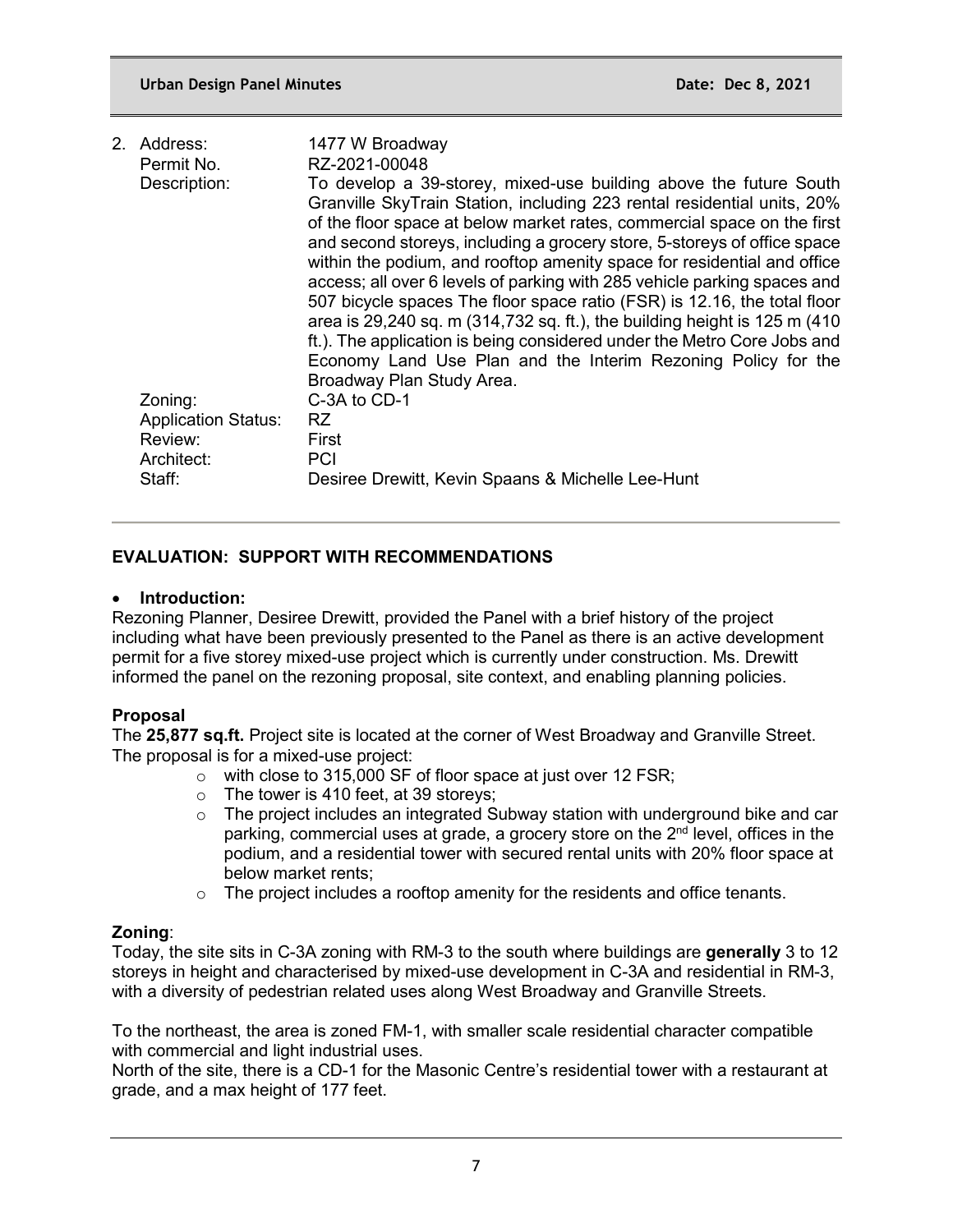## **Context**

The site is in close proximity to a number of amenities including:

- $\circ$  Granville Loop Park and 6<sup>th</sup> and Fir Park, both within a 4 block radius,
- o A few blocks to the west is Lord Tennyson Elementary School,
- $\circ$  The site is also near Granville Island, the seawall and several bike routes,
- $\circ$  And, as mentioned, the site itself is under construction to deliver the integrated future South Granville Subway Station.

## **Policies**

Metro Core Jobs and Economy

This rezoning application is being considered under the *Metro Core Jobs and Economy* policy, located in the Broadway Corridor area.

The overarching goals of this policy is to ensure development and transit capacity for future job growth within the study area.

Within the Broadway Corridor, the policy envisions increased residential and commercial capacity on future rapid transit investment, and exploration in increased density and heights where appropriate.

## **Housing**

The project contributes to the City's housing priorities to increase secured market rental and below market rental near transit hubs and corridors.

The emerging policies in the *Vancouver Plan* further reinforce more affordable housing options near neighborhood services and amenities and close to transit areas.

## **Broadway Plan Study Area**

In July 2021, Council approved consideration of a rezoning application at this location ahead of the adoption of the *Broadway Plan* as an "exceptional circumstance".

Consideration of a rezoning application prior to adoption of the Plan could expedite construction to help minimize impacts on circulation and access to the South Granville Station when the Subway opens in 2025.

# **Broadway Plan Refined Directions**

The site is located in the Granville/Burrard Slopes area of the Plan.

The refined directions for this neighborhood is to provide a vibrant mixed-use area close to rapid transit and the consideration of building heights of 20 to 40 storeys for rental and strata housing, job space and amenities, with the tallest towers near the South Granville Station.

Rapid Transit Office Development Planner, Michelle Lee-Hunt, provided the Panel with a brief overview of the Broadway Subway project, informing the Panel of considerations related to the design of the station head house, below-grade concourses and platforms, and infrastructure that needed to be accommodated by this proposed development. Ms. Lee-Hunt noted that this proposal is one of two locations where there stations is accommodated within the footprint of a larger development rather than as a standalone building around which future development may take form. Ms. Lee-Hunt noted to the Panel that accommodating the station in an active redevelopment is desirable as it reduces the likelihood of future impacts to transit users, allows for a more coordinated interface between the station facilities and a private development, and is generally more in keeping with the City's urban design objectives.

Ms. Lee-Hunt noted the following transit accommodations specific to this proposal: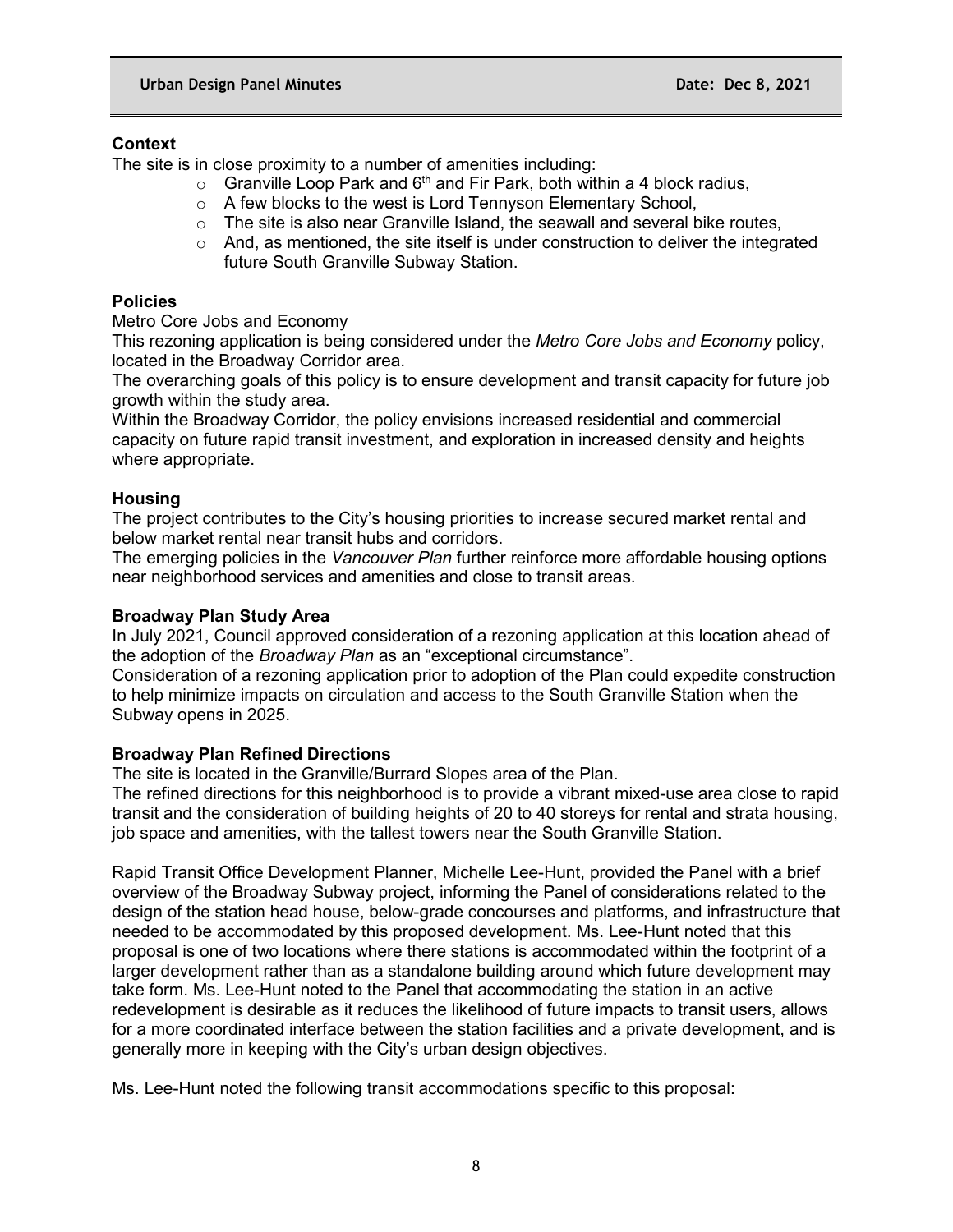- 1. Provision in the design of the building slab, concrete upstands, and wall assembly of the station head house of accommodations for a future second point of entry directly off of West Broadway;
- 2. Provision of a fire command post and fire department connections;
- 3. Coordination of materials within the plaza and station;
- 4. Provision of integrated seating and weather protection serving intermodal connections.

Ms. Lee-Hunt reminded the Panel that the design of the station, concourses and platforms, and infrastructure is governed by a reference case design prepared for the government of British Columbia. Therefore, anything related to the specifics of the design of the subway station falls outside of the Urban Design Panel's purview for this application, and the Panel was requested to tailor all comments to elements of the application under the applicant team's control.

Kevin Spaans, Senior Development Planner, then proceeded to give an overview of the proposed form of development, beginning with a breakdown of consensus items and other commentary provided by the Urban Design Panel when the first Development Permit application (proposed to be superseded by this Rezoning and subsequent Development Permit application) was reviewed on October 2, 2019. Mr. Spaans reminded the Panel that the consensus items remain relevant to the proposal, as site conditions, program, context, and other similar considerations remains the same. These consensus items were outlined as follows, with related imagery demonstrating the intital proposal and the final accepted design response for this first Development Permit Application:

- 1. Further design development at the entry at the entry / transit portal to differentiate it at the corner;
- 2. Further design development at grade to create an active and functional street frontage;
- 3. Further consideration of solar shading for the top portion of the building.

Mr. Spaans also noted that the Urban Design Panel was generally supportive of the first proposal on the site, with additional comments related to articulation, physical permeability, and other general architectural detail considerations.

Mr. Spaans then presented images demonstrating the proposed changes to the approved building form, noting the prominent increase in height, material palette, and overall architectural expression. Mr. Spaans drew the Panel's attention to the removal of a canted soffit overtop of the station entrance plaza, as had been provided in response to a design development condition of the first DP application.

Mr. Spaans concluded the staff presentation by presenting the Panel with the applicant-provided shadow analyses, and the proposed interface with the public realm, noting that the overall landscape design response at grade remains generally as was proposed with the first DP application.

Advice from the Panel on this application is sought on:

- 1. Given the provision of a high value transit asset on-site, and the Broadway Plan's refined directions for station areas, and giving consideration to the impacts on the adjacent please comment on the following as they apply to this application:
	- a. Height
	- b. Density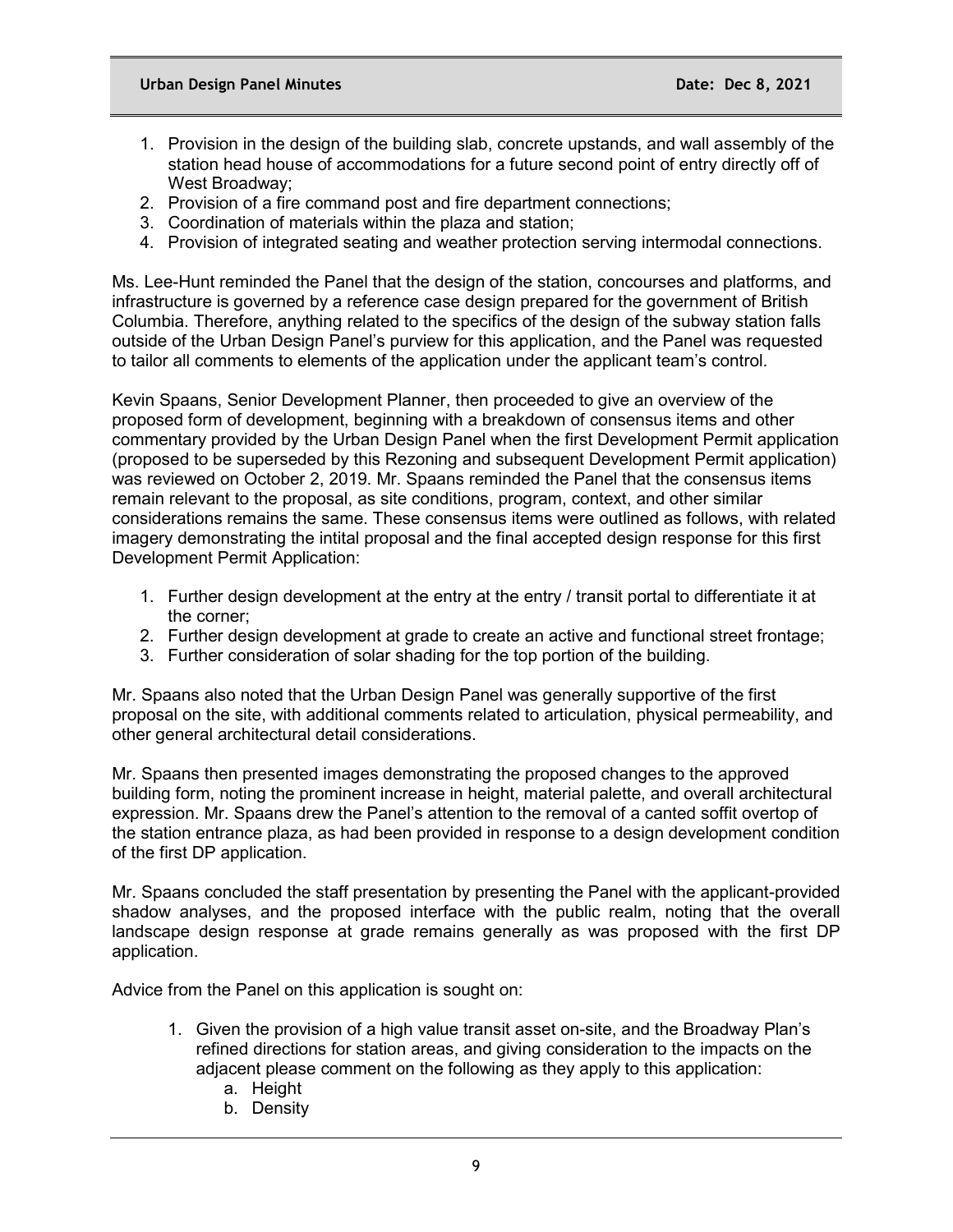c. Massing.

- 2. Comment on the changes from the previously approved DP to the rezoning proposal, including items which will help inform staff review at the time of the DP application (materiality, architectural expression, etc.);
- 3. Comment on the contributions of the proposed development to the following:
	- a. character of West Broadway as a transit hub
	- b. contributions to the public realm
	- c. Transit plaza as a functional, welcoming public space (including column, soffit treatment, etc.)
	- d. Canopies and projections over public realm At-grade permeability.

# • **Applicant's Introductory Comments:**

The applicant noted the site design considers the neighborhood context while rethinking how the design of the building can define a new character for Granville and Broadway: two important arterial streets. The applicant noted that this building is an opportunity to highlight the prominence of an intersection which will see significant increased pedestrian activity with the subway line and station, marking the symbolic entrance to the South Granville shopping district. The applicant noted that the immediate context includes a variety of existing uses, including higher density residential development, suggesting that all of the uses proposed in this development are a reflection of this context. The applicant noted that their design intent is to create a "stacked" version of a traditional mixed-use urban block.

Regarding the façade articulation, the applicant proposed that the glass shown in the application will be designed to increase and decrease in opacity depending on daylighting conditions in order to provide for passive solar shading without adding bulk to the overall building massing. In recognition of the importance of visual access closer to the public realm, the applicant noted that glazing adjacent the public realm will remain untinted and highly transparent to provide for a visual connection to at-grade and second level retail and office spaces.

The applicant's landscape architect then presented their approach to the design of outdoor common amenity areas above grade, noting that levels 6, 7 and 8 have all been designed to have social spaces connected to interior amenity areas. They further noted that there will continue to be a large public realm intended to provide easy access for pedestrians to large retail tenants, and the benches along the west façade to provide seating for the bus stop remain as previously proposed.

The applicant concluded by noting that there will be a rigorous public art process during future stages of the development process, and that they are continue to explore opportunities to capture and reuse storm water on site.

The applicant and planning team then took questions from the panel.

## • **Panel's Consensus on Key Aspects Needing Improvement:**

Having reviewed the project it was moved by **MS. LONG** and **MS. KHOEN** and was the decision of the Urban Design Panel: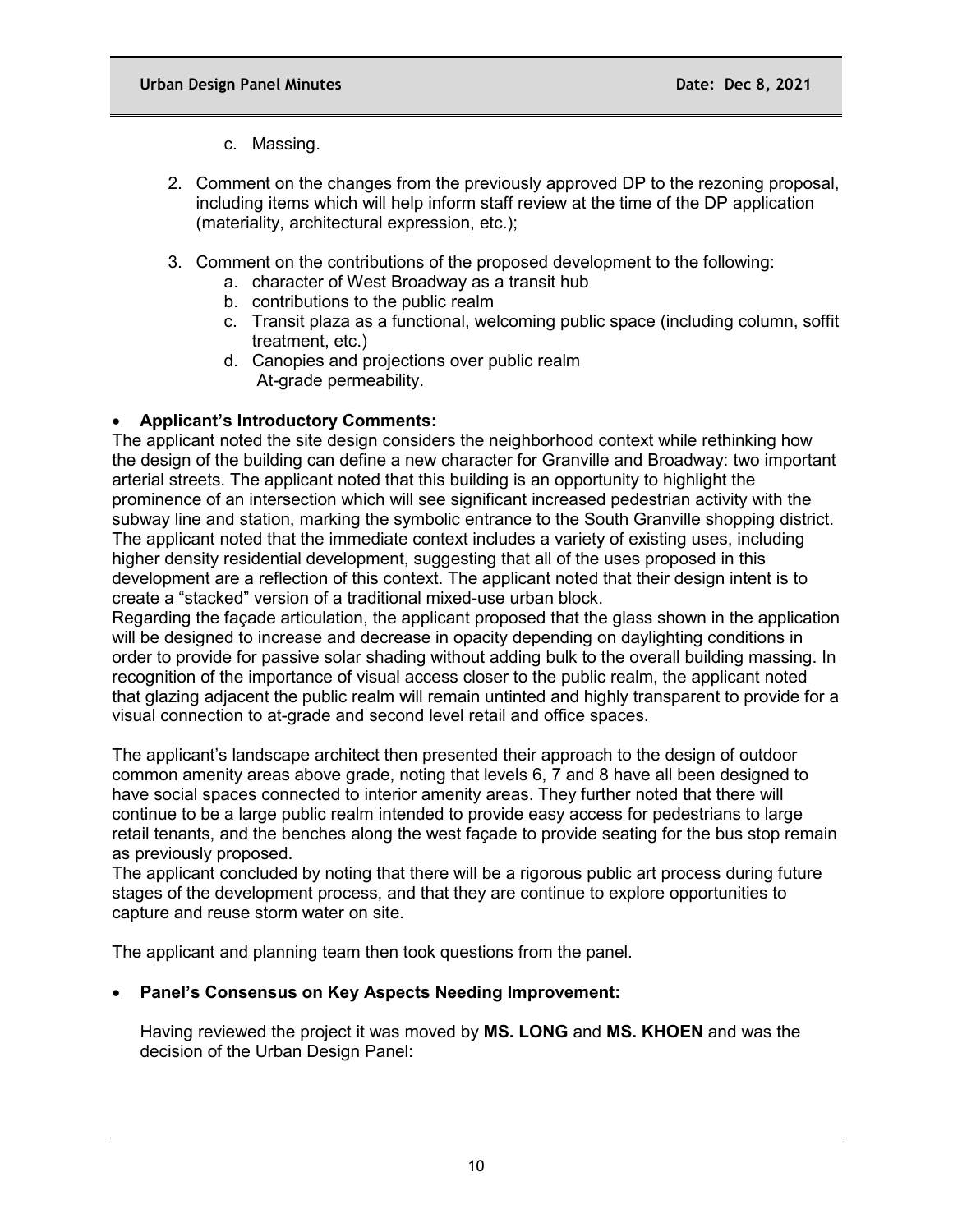THAT the Panel **SUPPORT** the project with the following recommendations to be reviewed by City Staff:

- Recommend the applicant work with staff to open up and significantly increase the public realm and increase the weather protection;
- Reconsider the grocery store access;
- Address the tapered stairs.

## **Related Commentary:**

There was general support from the Panel regarding the height density and massing but panelists reminded the applicants that this needs to be considered in context with what the City may enable through the upcoming Broadway Plan. A panelist encouraged the applicant to defer their application until Council had made a decision on the Broadway Plan.

Panelists commended the applicant team for an architecturally attractive building, and for recognizing the role of the development as a gateway landmark building.

A panelist noted there could more continuity of between the building elements, suggesting that design of the building makes the different uses appear very separate.

A panelist noted the proportions of the building on the Granville Street side are not as logical or successful as on the West Broadway side.

A panelist strongly recommended providing more large 2/3 bedroom family units.

Panelists noted that more consideration needed to be given to providing weather protection over the public realm, particularly at the bus stop on Granville Street.

Regarding the station entrance plaza, some panelists noted that this area does not present as an open public plaza, rather looking like a porch that people pass through.

A panelist noted that the public realm appears that it may feel very tight for such a busy pedestrian area along the Broadway corridor, suggesting that they may consider decreasing the overall density of the building in order to provide for more space at grade for the public realm. Panelists noted that the subway station appears lost in the design of the building and is not prominently marked in the architectural expression of the building.

Panelists suggested raising the grocery store floor level up in order to increase the volume of the public realm. A panelist noted that the grocery story entry would be more successful at the entrance plaza.

A panelist noted that the articulation of exits and entrances is successful.

Panelists recognized the copper material palette as being distinctive and successful.

A panelist noted that the design of common building amenities were successful.

A panelist recommended that provision of sustainable HVAC systems for the building, including the residential tower, should be explored.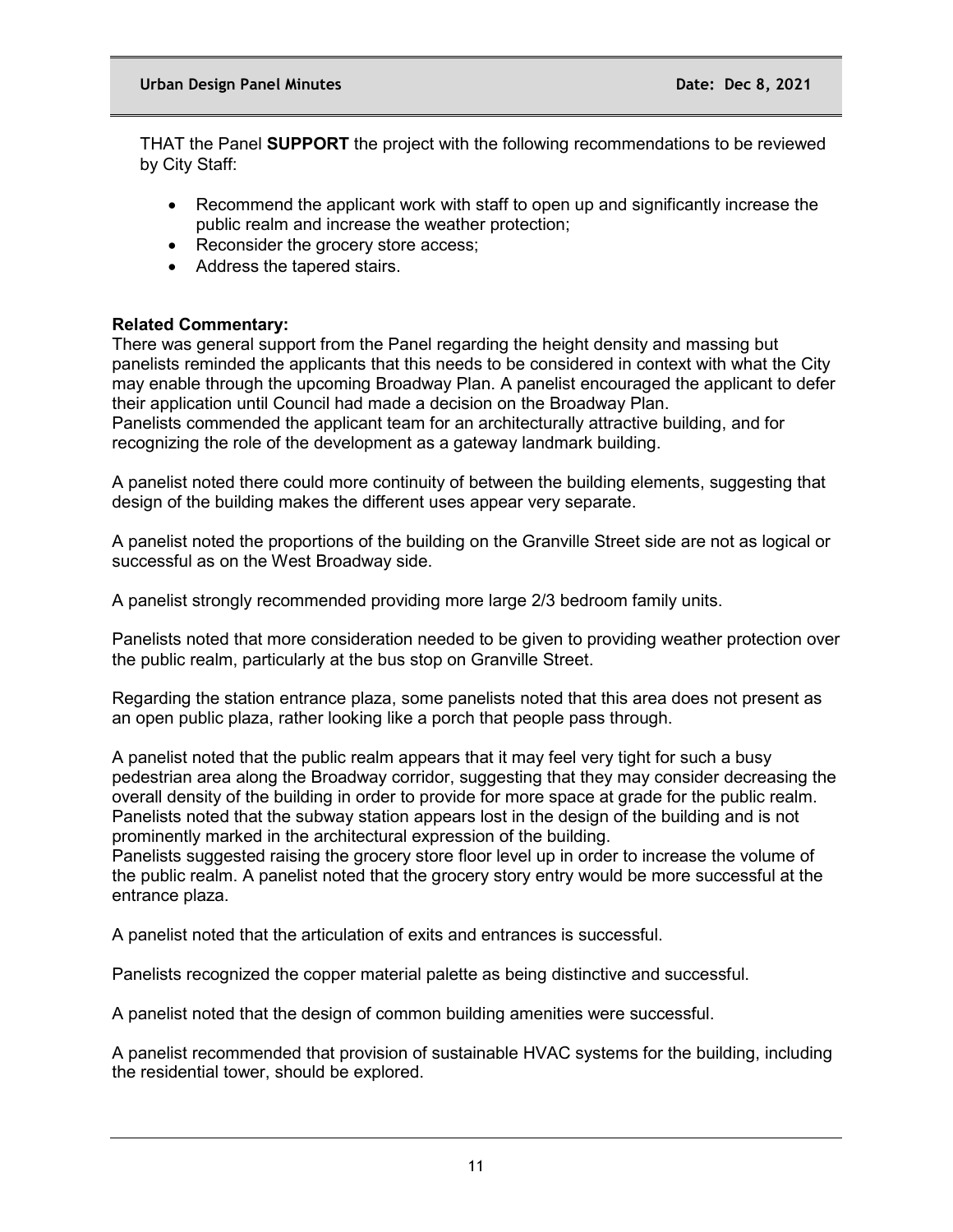**Applicant's Response:** The applicant team thanked the panel for their comments.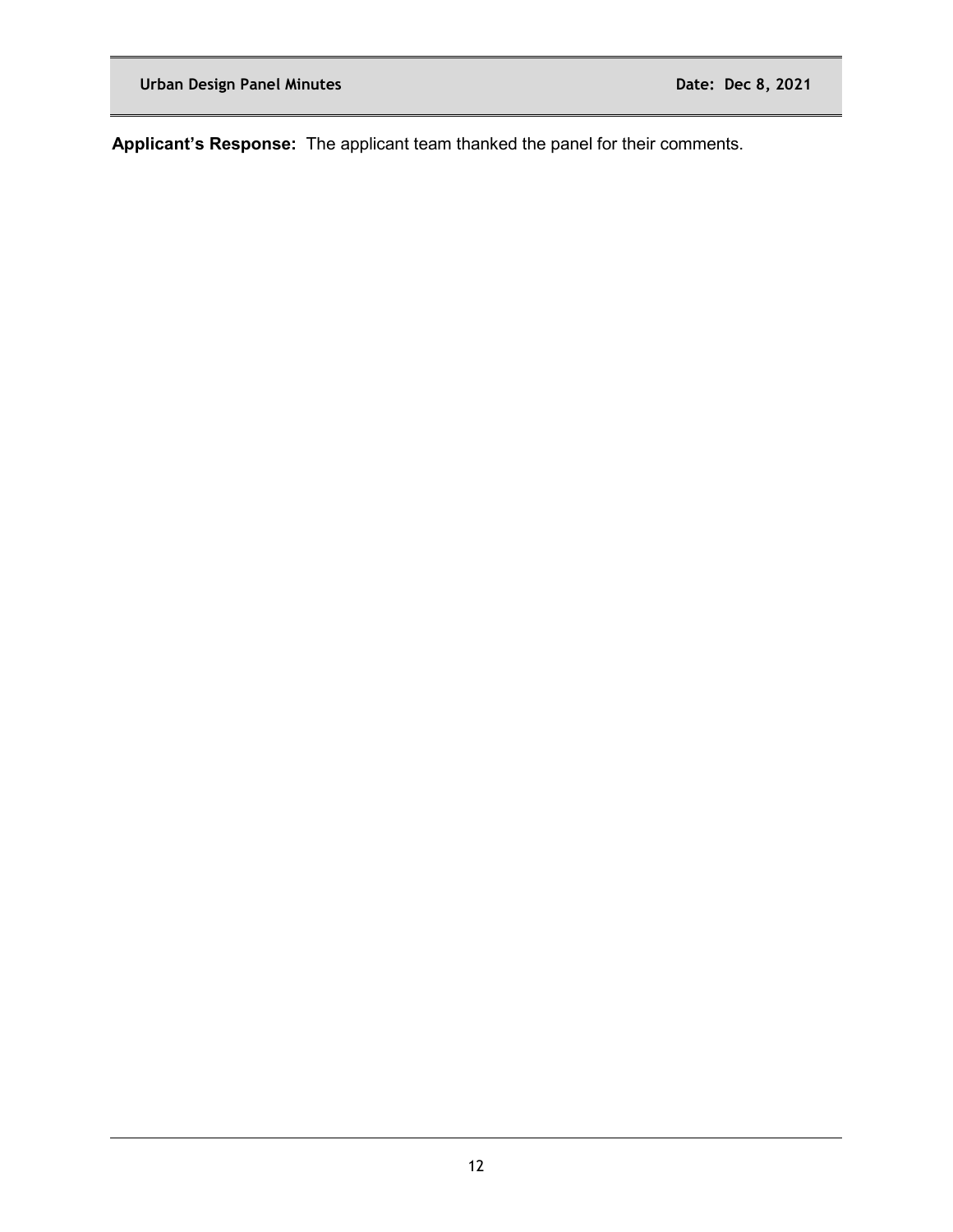| 3.                         | Address:     | 8029-8225 Oak St. and 1012 W 64th Ave                                                                                                                                                                                                                                                                                                                                                                                                                                                                                                                                                                                                                 |
|----------------------------|--------------|-------------------------------------------------------------------------------------------------------------------------------------------------------------------------------------------------------------------------------------------------------------------------------------------------------------------------------------------------------------------------------------------------------------------------------------------------------------------------------------------------------------------------------------------------------------------------------------------------------------------------------------------------------|
|                            | Permit No.   | RZ-2021-00020                                                                                                                                                                                                                                                                                                                                                                                                                                                                                                                                                                                                                                         |
|                            | Description: | To develop two 6-storey residential buildings, one 6-storey mixed-use<br>building and one 8-storey mixed-use building, with 200 strata-titled<br>residential units, and commercial retail space at grade and office space<br>on level 2 of the mixed-use buildings; all over 3 levels of underground<br>parking including 291 vehicle parking spaces and 491 bicycle parking<br>spaces. The FSR is 3.2, and the floor area is 20,292 sq. m (218,423 sq.<br>ft.). The building heights are 21.2 m (69.7 ft.), 21.1 m (69.2 ft.), 22.8 m<br>(74.8 ft.) and 28.8 m (94.4 ft.). This application is being considered under<br>the Marpole Community Plan. |
|                            | Zoning:      | RS-1 to CD-1                                                                                                                                                                                                                                                                                                                                                                                                                                                                                                                                                                                                                                          |
| <b>Application Status:</b> |              | RZ.                                                                                                                                                                                                                                                                                                                                                                                                                                                                                                                                                                                                                                                   |
|                            | Review:      | First                                                                                                                                                                                                                                                                                                                                                                                                                                                                                                                                                                                                                                                 |
|                            | Architect:   | Arno Matis Architecture                                                                                                                                                                                                                                                                                                                                                                                                                                                                                                                                                                                                                               |
|                            | Staff:       | Ryan Dinh & Robert White                                                                                                                                                                                                                                                                                                                                                                                                                                                                                                                                                                                                                              |

## **EVALUATION: SUPPORT WITH RECOMMENDATIONS (5/0)**

### • **Introduction:**

Rezoning Planner, Robert White, began by noting this site is on the southwest corner of Oak Street and West 64th Avenue, located to the north of a small retail node at Oak Street and West 67th Avenue. The site is comprised of 12 parcels zoned RS-1 currently developed with single detached dwellings. The remaining property on the block located to the south of this site is zoned C-1 and RS-1. Council approved a rezoning application in May 2021 to enable an 8 storey mixed-use building at this location. Properties to the west across the lane and north across West 67th Avenue are zoned RM-8. Properties to the east across Oak Street are zoned CD-1 and RS-1.

## **Marpole Community Plan**

This application is being considered under the *Marpole Community Plan*, which anticipates residential buildings up to six storeys and a density of up to 2.5 FSR at this location, transitioning to mixed-use forms up to eight storeys at the southern end of the block. The mixeduse forms require commercial uses at the ground floor, office use encouraged above the first floor, and residential use on upper floors.

To achieve FSR beyond 3.0, a minimum of 0.5 FSR of office space is required.

## **Proposal**

This proposal is to rezone from RS-1 to CD-1 to permit two six-storey residential buildings, one six-storey mixed-use building, and one eight-storey mixed-use building. It includes a total of 200 strata residential units, as well as commercial retail space at grade and office space on level two of the mixed-use buildings. It proposes a total FSR of 3.2 and building heights from 21.1 m (69.2 ft.) to 28.8 m (94.4 ft.).

The proposal includes a number of retained trees in a privately owned but publicly accessible outdoor amenity park area between buildings A and B, a mid-block connection between buildings B and C, and a small commercial plaza between buildings C and D.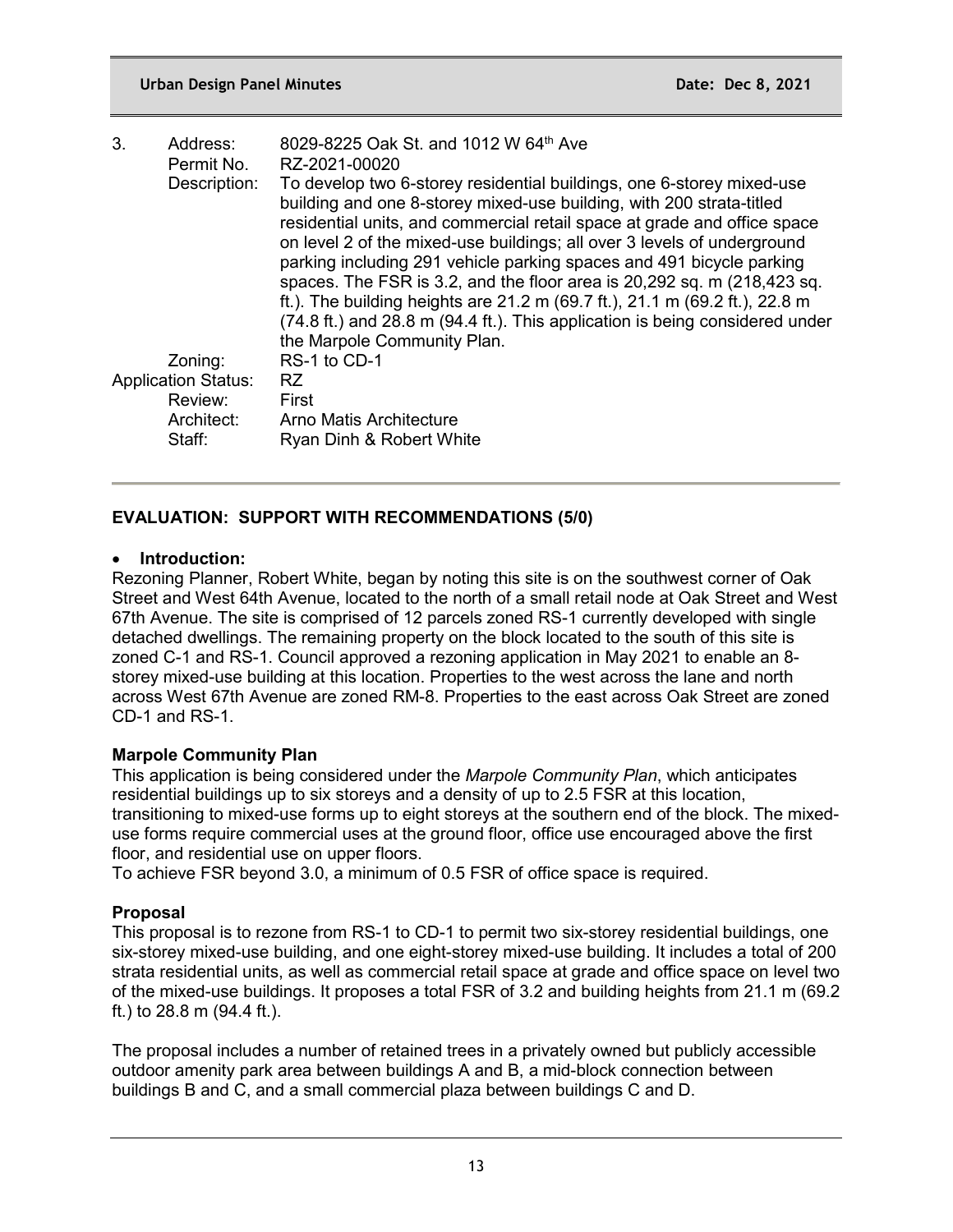#### **Urban Design Panel Minutes Date: Dec 8, 2021**

Development Planner, Ryan Dinh, began by noting, that Oak Street is a busy traffic corridor, with narrow sidewalks and long blocks. The Marpole Plan envisions this area as an urban residential character with new housing types and an improved overall look and feel. The corner of Oak and 67th is an urban mixed-use "node" which creates a vital connection between east and west Marpole. The proposal meets the intent to concentrate density toward the intersection with 8 storey mixed use buildings and transition to 6 storeys toward the north. The proposed buildings generally meet the expectations of the Plan and are in line with the adjacent development with respect to yards, setbacks and building widths. Since the site has a long frontage, it results in four different buildings on site. Tree retention requirement provides opportunity for a generous public outdoor amenity space between building A and B. A midblock connection is provided between building B and C to improve pedestrian access to Oak street. Building C and D are connected by small plaza (39 ft. by 18 ft.)" and a bridging element of 4 storeys. This is to accommodate floor area lost from tree retention. The bridging element is intended to break the building massing to keep in with the typical building width of the residential buildings. The common amenity spaces, both indoor and outdoor, are located on the ground floor.

Advice from the Panel on this application is sought on:

- 1. Does the Panel support the proposed height, form and massing in relation to the intent of the Marpole Community Plan, including the bridging connection between building C and D?
- 2. Comment on the quality of public realm along the streets and lane, including the mini plaza between building C and D.
- 3. Comment on the success of the indoor/outdoor amenity space with regards to the location, size, solar exposure.
- 4. Additional advice that could further inform the design through the Development Permit process.

# • **Applicant's Introductory Comments:**

The applicant presented the main public benefits of the site:

- The midblock connections allows for the retentions and replacement for 9 trees of this site.
- The CRU was extended to allow for the revitalization of Oak street.
- There will be no parking going under the public outdoor area, which allows for the rain water and storm water retention of the site. Additionally, it allows the area to provide for best soil composition for tree retention and new planting.

Materials include panel and punched window and screen light elements. The applicant noted their intent is to differentiate the buildings with heavier screening and horizontal banding.

Regarding landscaping, the existing trees are being retained.

The site is proposing seating and nature play type playground and a low impact playground with canopies above it.

The midblock connection provides seating and creates porosity towards the lane. There are outdoor amenity spaces for the residents and areas to sit with some game tables.

The planning and applicant team then took questions from the panel.